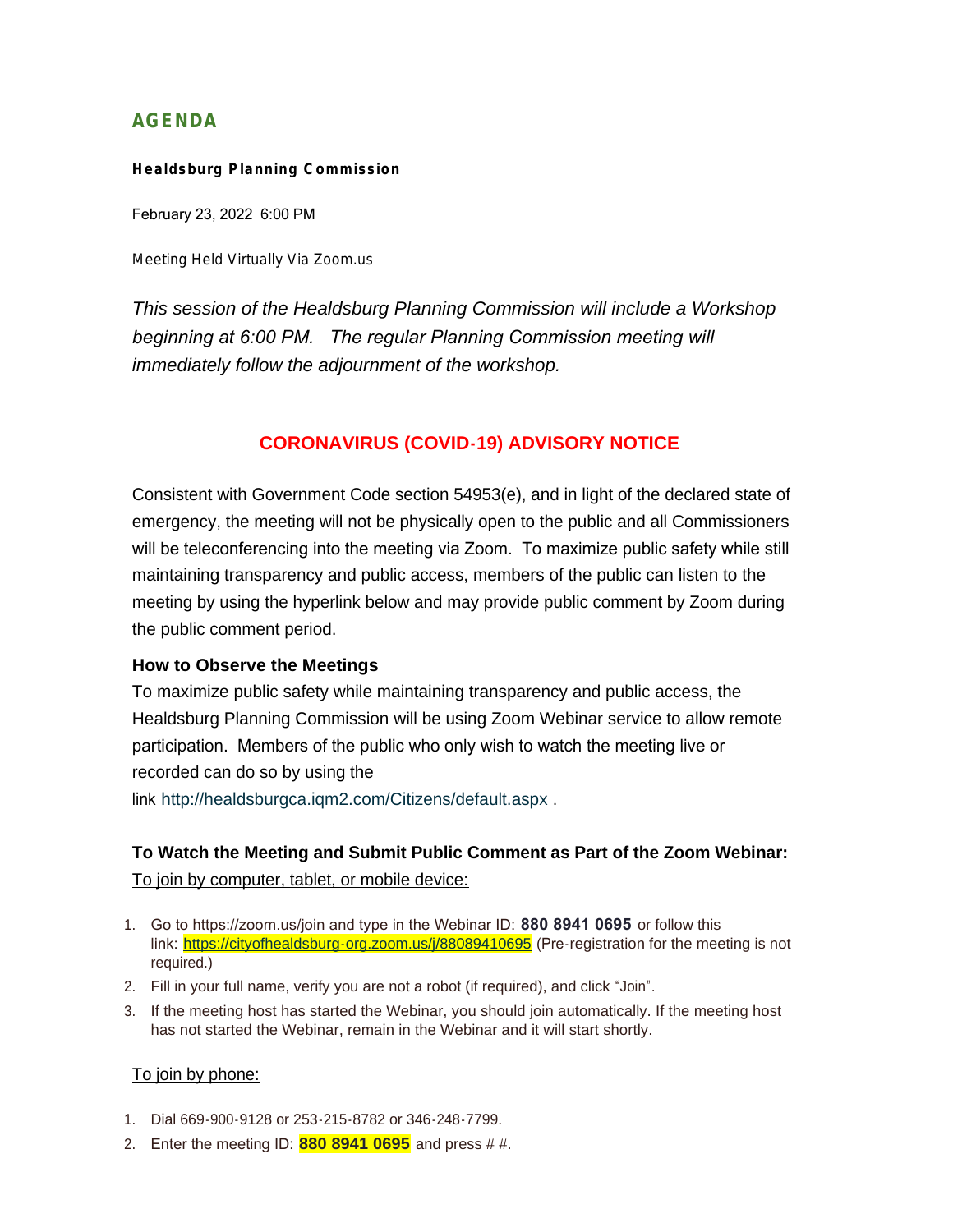3. If the meeting host has started the meeting, you should join automatically. If the meeting host has not started the meeting, remain in the meeting and it will start shortly.

# **To Submit Public Comment**

## By computer, tablet, or mobile device:

- 1. In the bottom center of the screen is a hand icon, click on "Raise Hand". The hand icon will place you in line to speak.
- 2. When it is your turn to comment, the meeting moderator will call upon you to comment. State your first name, last name, address, and comment. Each speaker will be given no more than three (3) minutes to make your comment.
- 3. When you are done commenting, please remember to lower hand.

# By phone:

- 1. Press \*9 to raise your hand.
- 2. When it is your turn to comment, the meeting moderator will call the last four digits of your phone number. Press \*6 to speak at that time. State your first name, last name, address, and comment. Each speaker will be given no more than three (3) minutes to make your comment.
- 3. At the conclusion of your comments or when three minutes has passed, the meeting host will remove your ability to talk.

# **Americans with Disabilities Act Accommodations**

Any member of the public who needs accommodations should email staff at ssumpter@healdsburg.gov or by calling 707-431-3346. Staff will use their best efforts to provide reasonable accommodations to provide as much accessibility as possible while also maintaining public safety in accordance with the city procedure for resolving reasonable accommodation requests. All reasonable accommodations offered will be listed on the city website at https://www.ci.healdsburg.ca.us/406/ada---publicaccessibility .

---------------------------------------

# **Planning Commission Workshop**

- 1. **CALL TO ORDER/INTRODUCTIONS**
- 2. **ROLL CALL**
- 3. **DISCUSSION (Workshop)**

**Application:** DR 2022-01 Dry Creek Commons

# **Project**

**Description:** Proposal to construct a 58-unit, 4-story affordable housing project and associated amenities with 97 on-site parking spaces. The project will include (28) 1-bedroom units, (14) 2-bedroom units, (15) 3-bedroom units for extremely low, very low- and low-income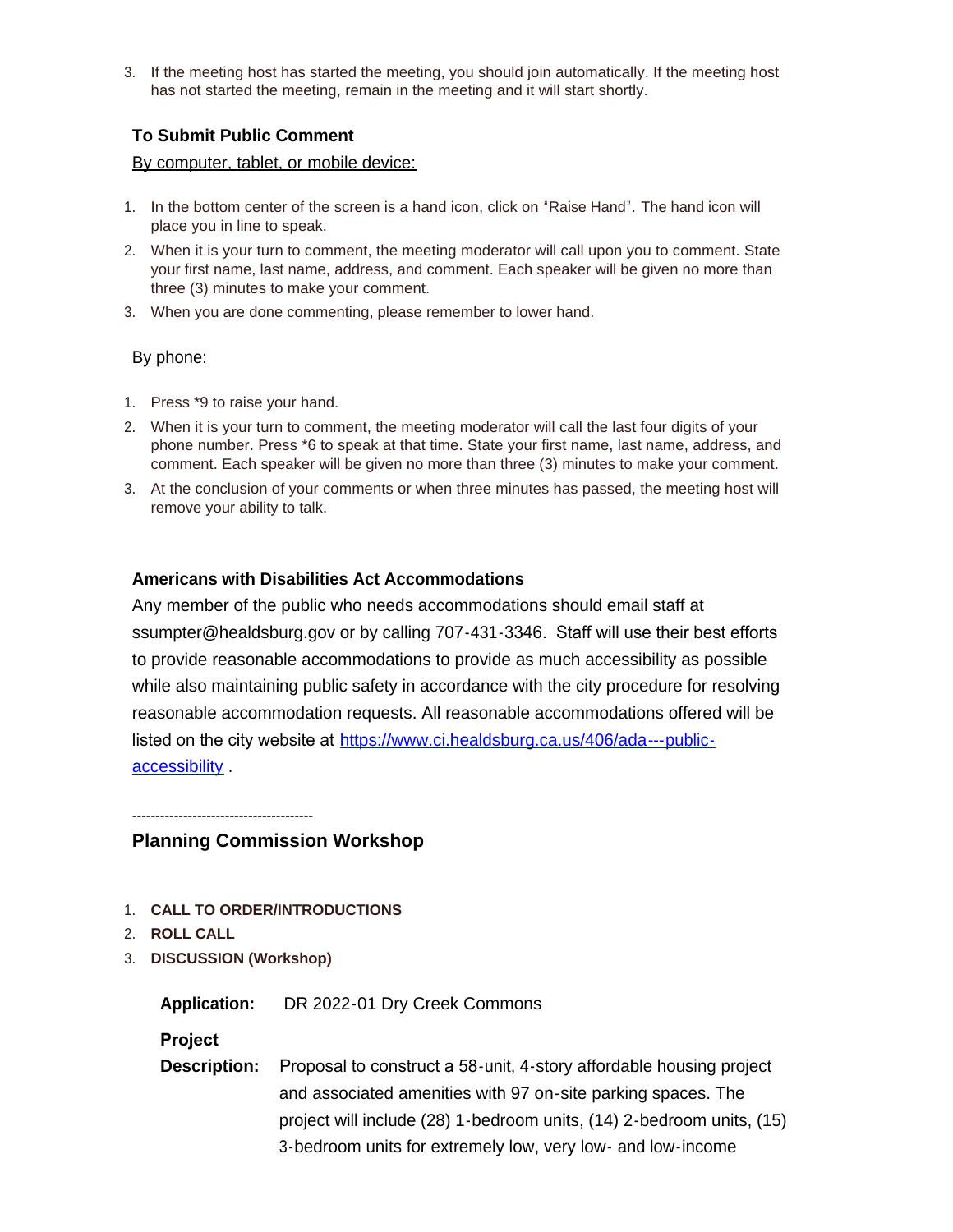families.

**The purpose of the workshop is to introduce the project to the Planning Commission and community and to obtain input. No official action will be taken at this meeting**

**Location**: 155 Dry Creek Road, APN: 089-071-002

**Applicant:** Burbank Housing

**Environmental** 

**Determination**: The workshop discussion is not a "project" pursuant to the California Environmental Quality Act (CEQA) Guidelines because the item for discussion does not involve an action and therefore no environmental determination is required. A project specific environmental analysis will be conducted once plans are resubmitted with any revisions based upon comments received at the Planning Commission workshop.

# **4. Adjournment**

# **Planning Commission Regular Meeting**

*(Immediately following the workshop)*

## 1. **ROLL CALL**

## 2. **ADMINISTRATIVE ACTIONS**

- A. Approval of the February 23, 2022, Agenda
- B. Approval of Minutes for January 11, 2022
- C. Acceptance of Communications and Correspondence
- D. Declarations of Conflicts of Interest
- E. Disclosures of Ex Parte Communications

#### 3. **PUBLIC COMMENTS**

*This time is set aside to receive comments from the public regarding matters of general interest not on the agenda but related to Planning Commission business. Pursuant to the Brown Act, however, the Planning Commission cannot consider any issues or take action on any request during this comment period.*

#### **4. PUBLIC HEARINGS**

**A Item**

**Description:** Enso Village Senior Living Community Entitlement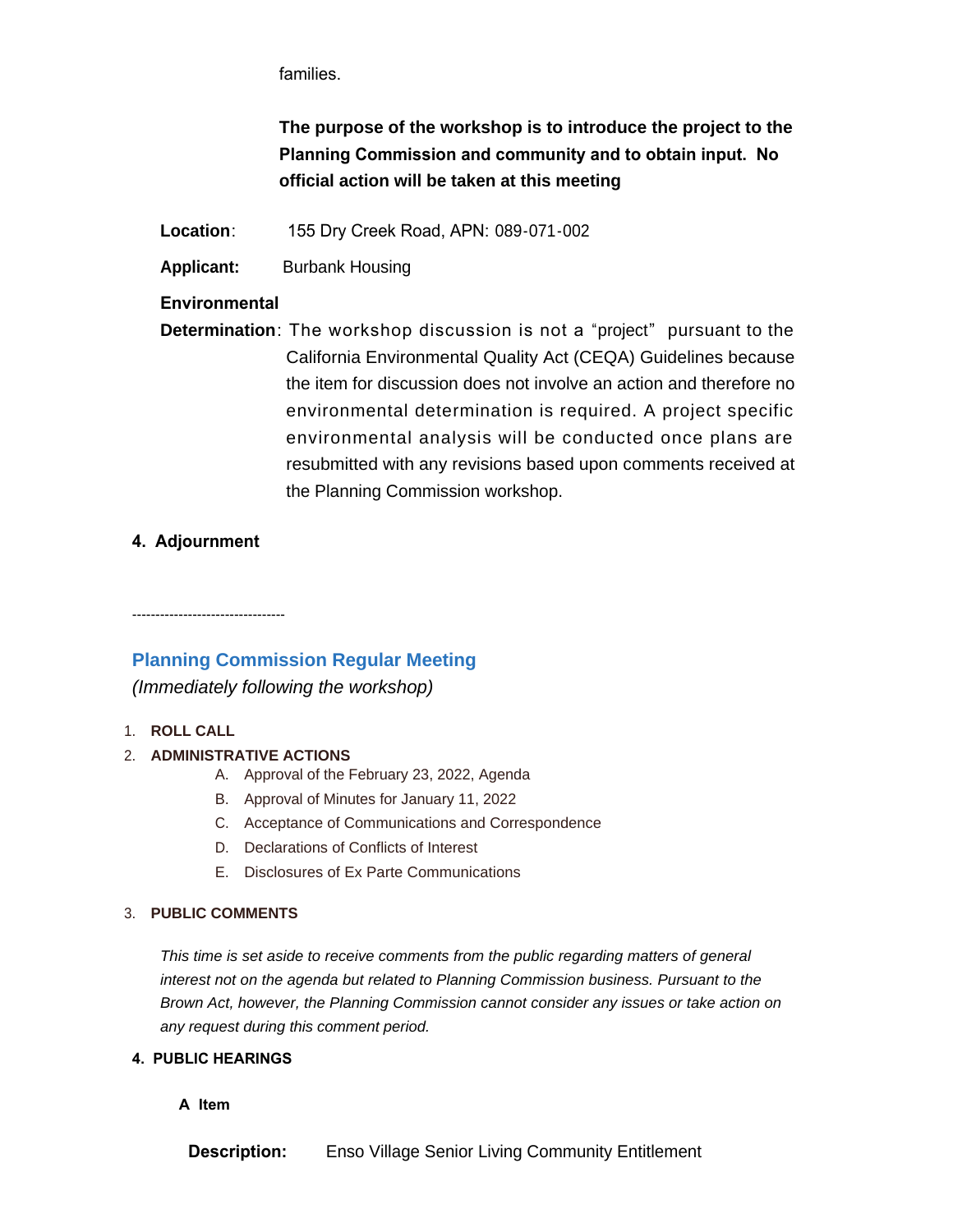Amendments (DA 2020-01.01; CUP 2019-04.01; CUP 2020- 02.01; DR 2020-09.01)

| Project              |                                                                                                                                                                                                                                                                                                                                                                                                                                                                                                                                                                                                                                                                  |
|----------------------|------------------------------------------------------------------------------------------------------------------------------------------------------------------------------------------------------------------------------------------------------------------------------------------------------------------------------------------------------------------------------------------------------------------------------------------------------------------------------------------------------------------------------------------------------------------------------------------------------------------------------------------------------------------|
| <b>Description:</b>  | The project applicant seeks amendments to the North Village<br>Development Agreement and other project entitlements to: (a)<br>modify the affordability level for 10 units of designated "Very<br>Low Income" senior housing. Five units would be for "Low<br>Income" households and five units would be for "Moderate"<br>Income" households; (b) authorize a reduction in onsite<br>parking by eliminating 20 spaces in the car barn and adding<br>five on-site surface parking spaces for a net reduction of 15<br>parking spaces; and (c) authorize minor modifications to the<br>car barn design to accommodate a change in the vehicle lift<br>system      |
| Location:            | 1801 Boxheart Drive (parent address 16977 Healdsburg<br>Avenue)<br>APN: 091-060-037                                                                                                                                                                                                                                                                                                                                                                                                                                                                                                                                                                              |
| <b>Applicant:</b>    | Kendal at Sonoma, a Zen Inspired Community                                                                                                                                                                                                                                                                                                                                                                                                                                                                                                                                                                                                                       |
| <b>Environmental</b> |                                                                                                                                                                                                                                                                                                                                                                                                                                                                                                                                                                                                                                                                  |
| Determination:       | The Healdsburg City Council certified the Final Environmental<br>Impact Report (FEIR) for the North Entry Area Plan (SCH#<br>2018062041) and adopted related findings, a Mitigation<br>Monitoring and Reporting Program, and a Statement of<br>Overriding Considerations (May 20, 2019). An Environmental<br>Checklist & Addendum to the FEIR were prepared for the<br>Master Conditional Use Permit for the North Village Project<br>(MCUP 2019-04) that was approved by the Planning<br>Commission on February 11, 2020; and the Development<br>Agreement for the North Village Project (DA 2020-01) that was<br>adopted by the City Council on April 6, 2020. |
| <b>B.</b> Item       |                                                                                                                                                                                                                                                                                                                                                                                                                                                                                                                                                                                                                                                                  |

 **Description:** North Village Development Agreement Amendment for Fire Substation (DA 2020-01.02)

# **Project**

**Description:** An amendment to the North Village Development Agreement is proposed to transfer responsibility to the City of Healdsburg for the public bidding, contracting and construction process for the Healdsburg Fire Substation. The North Village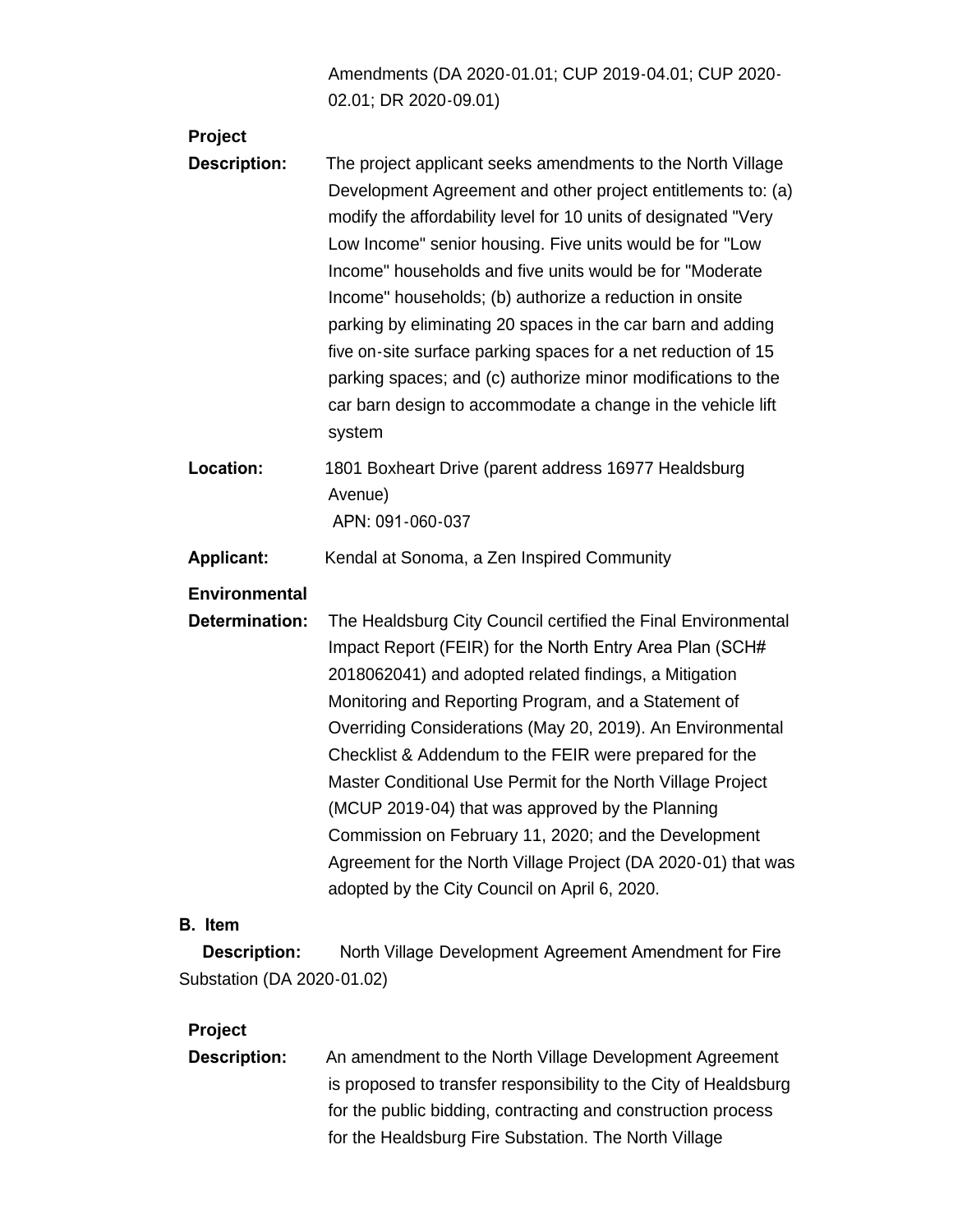|                   | developer would remain responsible for a \$2 million developer<br>contribution for the Fire Substation as specified in the North<br>Village Development Agreement. |
|-------------------|--------------------------------------------------------------------------------------------------------------------------------------------------------------------|
| Location:         | 16977 Healdsburg Avenue<br>APN: 091-060-025, 091-060-037, 091-060-39, 091-060-040,<br>091-060-041                                                                  |
| <b>Applicant:</b> | CCS Healdsburg, LLC                                                                                                                                                |
| Environmental     |                                                                                                                                                                    |
| Determination:    | The Healdsburg City Council certified the Final Environmental                                                                                                      |
|                   | Impact Report (FEIR) for the North Entry Area Plan (SCH#                                                                                                           |
|                   | 2018062041) and adopted related findings, a Mitigation                                                                                                             |
|                   | Monitoring and Reporting Program, and a Statement of                                                                                                               |
|                   | Overriding Considerations (May 20, 2019). An Environmental                                                                                                         |
|                   | Checklist & Addendum to the FEIR were prepared for the                                                                                                             |
|                   | Master Conditional Use Permit for the North Village Project                                                                                                        |
|                   | (MCUP 2019-04) that was approved by the Planning                                                                                                                   |
|                   | Commission on February 11, 2020; and the Development                                                                                                               |
|                   | Agreement for the North Village Project (DA 2020-01) that was                                                                                                      |
|                   | adopted by the City Council on April 6, 2020.                                                                                                                      |

# **5. COMMISSIONER AND SUBCOMMITTEE REPORTS**

## **6. DIRECTOR'S REPORT**

## **7. ADJOURNMENT**

Scott Duiven, Community Development, February 16, 2022

**Posting:** This agenda was posted on City bulletin boards and the City's website at least 72 hours prior to the meeting, in accordance with state law.

Availability of Written Materials: All written materials (e.g., staff reports, conditions, resolutions) prepared for items on this agenda are available for public review at least 72 hours prior to the meeting at the Planning and Building Department at 401 Grove Street and on the City's website at www.ci.healdsburg.ca.us. Written materials submitted after the posting of this agenda, but before the Commission meeting, will also be made available for public review in the Planning and Building Department. If written materials are presented to the Commission at the meeting, a copy will be made for public review at the meeting.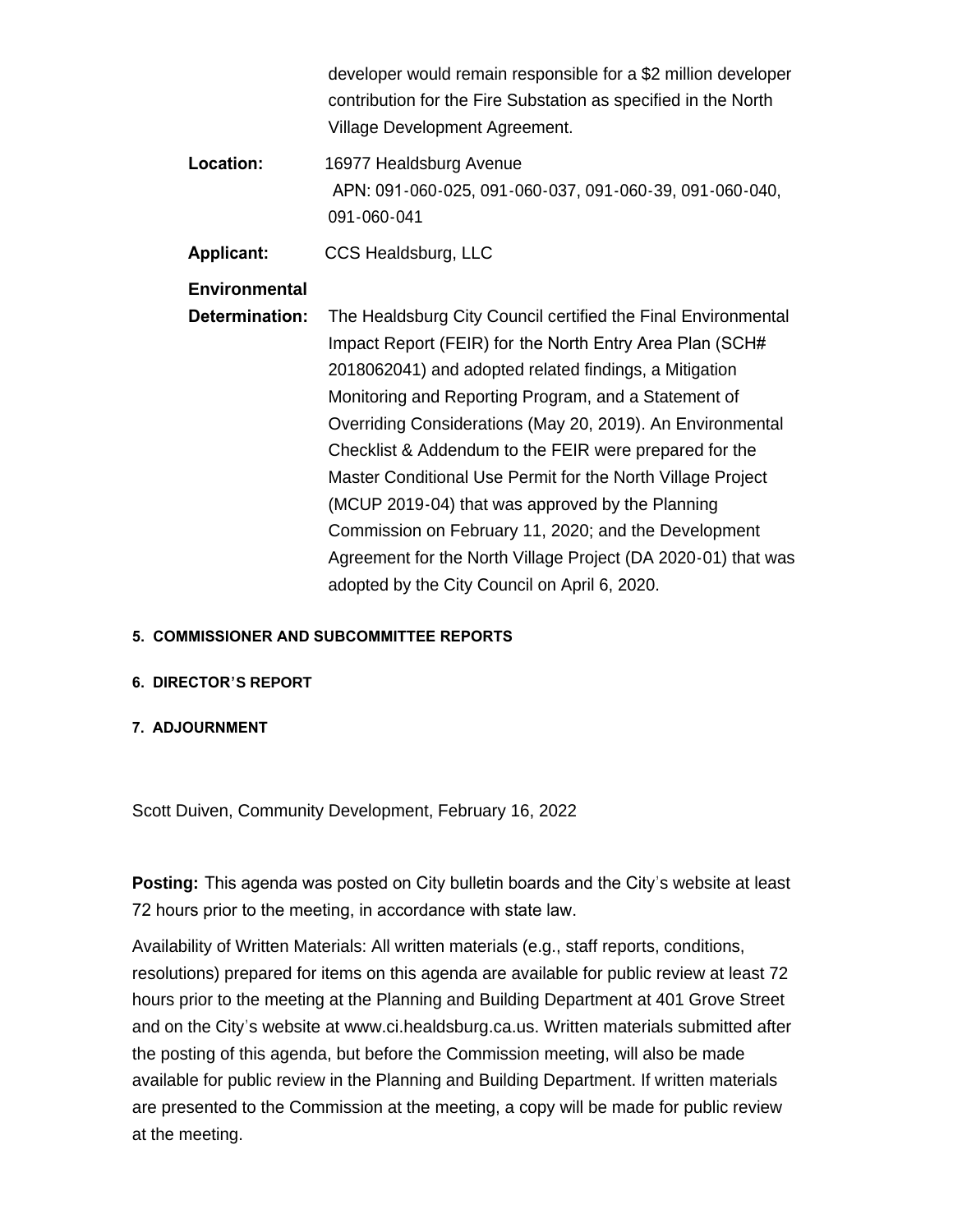Disabled Accommodations: In compliance with the American Disabilities Act, persons requiring special assistance to access, attend or participate in this public hearing should contact the Planning and Building Department at 401 Grove Street or by calling (707) 431-3346 during normal business hours at least 72 hours prior to the meeting to ensure the necessary accommodations are made.

Public Comments: Persons speaking on items on this agenda are requested to provide their name, address and the subject of their comments. Comments are generally limited to three minutes, however additional time may be granted by the Commission Chair as appropriate, depending on the scope of the project.

Appeals: Anyone that does not agree with the Commission's decision may appeal the decision to the City Council, provided that a written appeal is filed within ten (10) calendar days from the date of the Commission's action

PC 20220223 - Agenda 1.

Documents:

#### [PC\\_AGENDA\\_20220223.PDF](https://healdsburg.gov/AgendaCenter/ViewFile/Item/3136?fileID=23854)

PC 20220223 - Workshop Materials 2.

Documents:

WS - [DRY CREEK COMMONS PC WORKSHOP STAFF REPORT.PDF](https://healdsburg.gov/AgendaCenter/ViewFile/Item/3138?fileID=23857) WS - ATT 1 - [SITE LOCATION MAP.PDF](https://healdsburg.gov/AgendaCenter/ViewFile/Item/3138?fileID=23858) WS - ATT 2 - [PROJECT DESCRIPTION FINAL.PDF](https://healdsburg.gov/AgendaCenter/ViewFile/Item/3138?fileID=23859) WS - [ATT 3 PROJECT PLANS.PDF](https://healdsburg.gov/AgendaCenter/ViewFile/Item/3138?fileID=23856)

#### PC 20220223 Minutes -20220111 DRAFT 3.

Documents:

[PC\\_MINUTES\\_20220111\\_DRAFT.PDF](https://healdsburg.gov/AgendaCenter/ViewFile/Item/3137?fileID=23855)

PC 20220223 - 4A 4.

Documents:

[4A - \\_PC STAFF REPORT - ENSO VILLAGE - DA 2020-01.01 CUP 2019-04\\_01](https://healdsburg.gov/AgendaCenter/ViewFile/Item/3139?fileID=23866)  CUP 2020-02\_01 DR 2020-09\_01 02-23-22.PDF [4A - 1 PC RESO 2022-02 FIRST AMENDMENT TO NORTH VILLAGE DA 02-23-](https://healdsburg.gov/AgendaCenter/ViewFile/Item/3139?fileID=23867) 22.PDF [4A - 2 PC RESO 2020-03 ENSO VILLAGE CUP 2019-04\\_01 CUP 2020-02\\_01 DR](https://healdsburg.gov/AgendaCenter/ViewFile/Item/3139?fileID=23860)  2020-09\_01.PDF [4A - 3 NV\\_OVERALLSITE\\_20220214.PDF](https://healdsburg.gov/AgendaCenter/ViewFile/Item/3139?fileID=23861) [4A - 4 ENSO VILLAGE AMENDMENTS - PLAN SET 01-31-22.PDF](https://healdsburg.gov/AgendaCenter/ViewFile/Item/3139?fileID=23862) [4A - 5 ENSO CARBARN ATTACHMENT 12-23-21.PDF](https://healdsburg.gov/AgendaCenter/ViewFile/Item/3139?fileID=23863) [4A - 6 MICROCOIL GRILLE GARAGE DOORS.PDF](https://healdsburg.gov/AgendaCenter/ViewFile/Item/3139?fileID=23864) [4A - 7 ADDENDUM 2 TO THE TDM PLAN WALKER-01-31-22.PDF](https://healdsburg.gov/AgendaCenter/ViewFile/Item/3139?fileID=23865)

PC 20220223 - 4B 5.